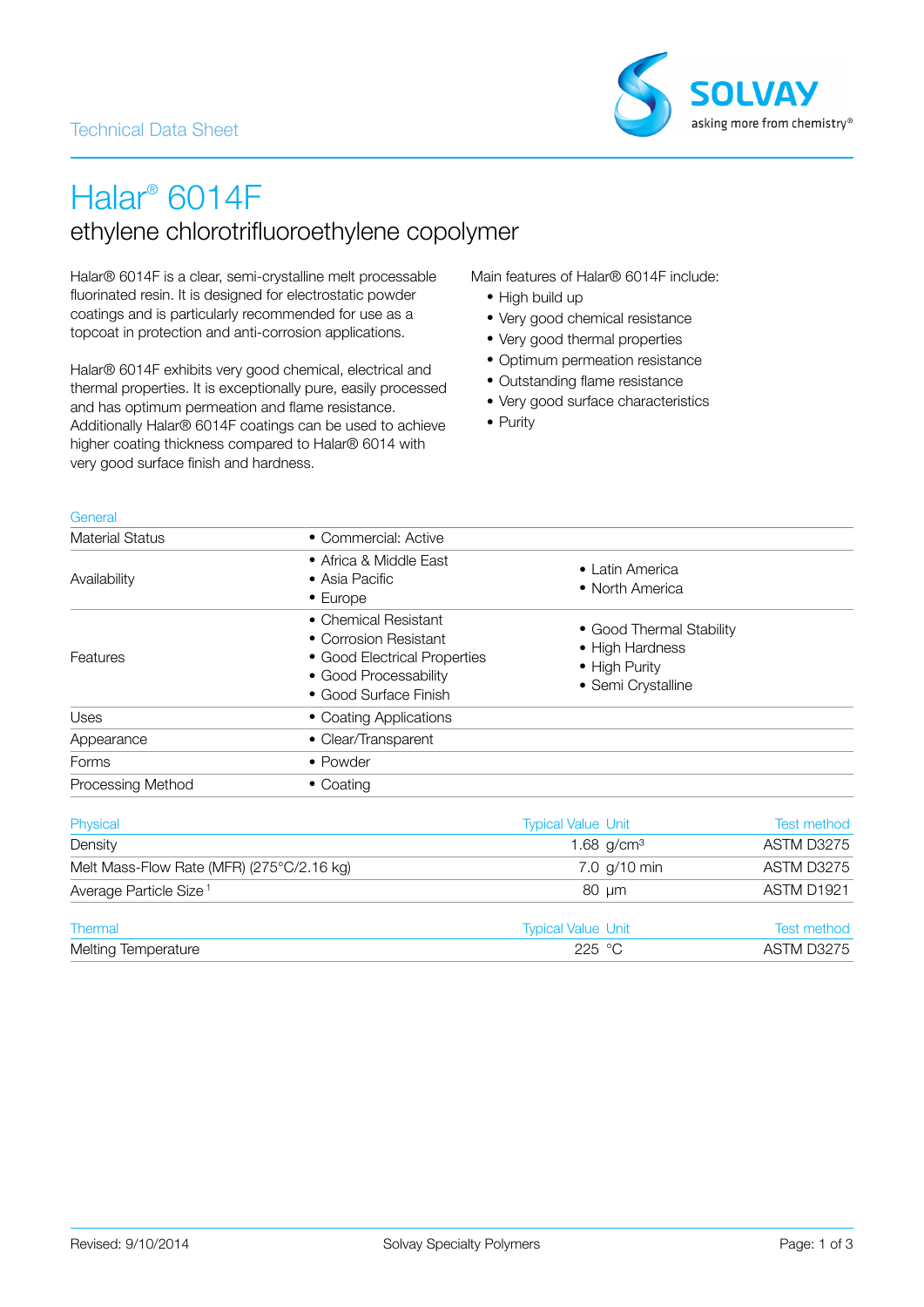### Additional Information

**Processing** 

- Halar® 6014F is intended as a topcoat material to apply to primered substrates. It can be processed using normal electrostatic powder coating techniques. Generally the procedure involves substrate preparation, spray coating, baking and cooling. Depending on the application further processing can be carried out. Several passes maybe required to obtain the desired Halar load and build up coating thickness.
- Halar® 6014F can be used neat and without any further formulation. Substrate preparation, gun parameters such as voltage and both oven temperature and time must all be well controlled to achieve defect free coated items.

## Storage and Handling

• Halar® melt processable fluropolymer resins can be stored without shelf life issues when kept in a clean and dry area at ambient temperatures. Opened containers should be tightly resealed to prevent any contamination.

#### Safety and Toxicology

- Before using Halar® melt processable fluropolymer resins consult the product Material Safety Data Sheet and follow all label directions and handling precautions.
- As with all fluoropolymer materials, handling and processing should only be carried out in well ventilated areas. Vapour extractor units should be installed above processing equipment. Fumes must not be inhaled and eye and skin contact ought to be avoided. In case of skin contact wash with soap and water. In case of eye contact flush with water immediately and seek medical help. Do not smoke in areas contaminated with powder, vapour or fumes.
- See Material Safety Data Sheet for detailed advice on waste disposal methods.

#### Packaging

• Halar® 6014F is packaged in 25kg non returnable drums. Each drum has two bags liner made of polyethylene resin.

#### **Notes**

Typical properties: these are not to be construed as specifications.

1 Method C